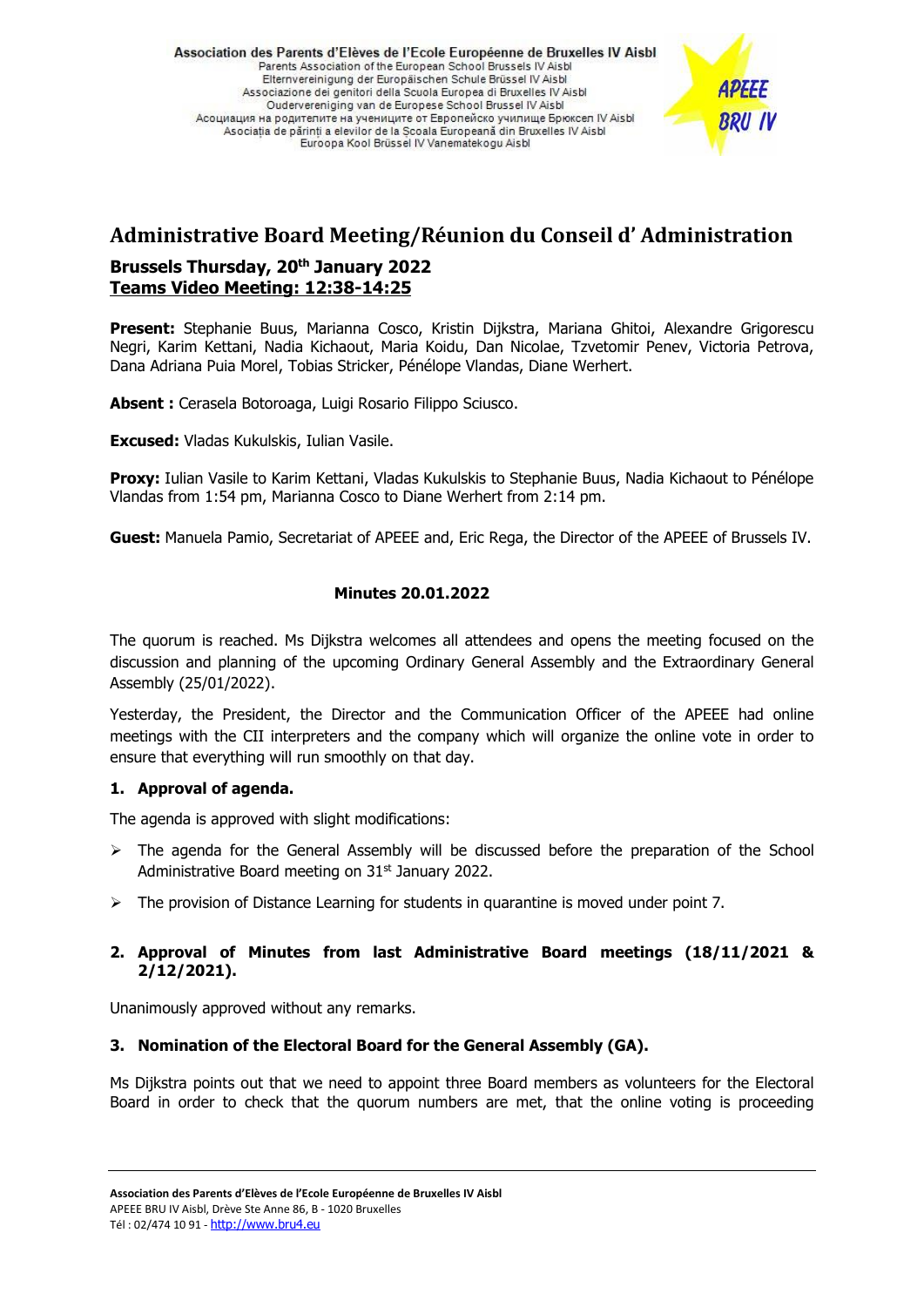smoothly, and all votes cast at the General Assemblies are valid. In the past we have clarified that all members of the Electoral Board should preferably be Board members whose mandates are not coming to an end. Following this call for volunteers, the Board appoints Karim Kettani, Dan Nicolae and Marianna Cosco as members of the Electoral Board. The President thanks them for their willingness to serve as volunteers.

#### **4. Quorum figures for the Extraordinary General Assembly and the Ordinary General Assembly.**

The President of the APEEE draws the attention of the Board to the fact that:

- $\triangleright$  The Extraordinary General Assembly (EGA) may validly deliberate if at least 50% of the voting members are present or represented. It will adopt the proposed modifications in questions, by the 2/3 of the present or represented voting members.
- $\triangleright$  The Ordinary General Assembly (OGA) may validly deliberate if at least 10 % of the voting members are present or represented.

The APEEE Secretariat will send the full list of voting members with proxies to ONETEC company tomorrow. There are currently 469 voting members and only 17 proxies have been recorded. The deadline for submitting the proxy form was set for January 18<sup>th</sup>, 2022. In order to meet the quorum, it is essential that voting members participate at the Extraordinary General Assembly. Due to the low number of proxies received, it is decided that all voting members will be able to send their proxy votes to the APEEE secretariat by the end of today. Some Board members will send a proxy reminder to the section representatives via the WhatsApp Group. Mr Nicolae refers the importance of inviting all class representatives to attend the online meeting in person.

#### **5. Agenda for the GA.**

With reference to the Extraordinary General Assembly meeting, Mr Kettani explains that there will be one global vote on the Draft Statutes. Voting members will vote Yes or No on the entire package rather than on each amendment. He informs the Board that the written explanations of each amendment will be sent out to parents and posted on the APEEE website as soon as possible. He would like to put in writing and publish on the APEEE website all answers of the APEEE to the parents' questions on the Statutes expressed before and during the information evening held on 18/01/2022. Mr Kettani would like to translate the revised Statutes articles into English if possible. It is clarified that the English version has not a legal value, but it is provided for consultation and information purposes. Only the French version is legally binding.

Some Board members refer that the GA agenda is too long, and we could shorten the section regarding the presentation of services already included in the activity reports and available online for parents. Ms Ghitoi would like to have the opportunity to briefly present the Community Fund and show that we, as Apeee, are present and supportive of the school community in these challenging times. Ms Puia Morel informs the Board that she will present some slides at the General Assembly not included in the Well-being Report. The discussion focuses if the presentation of services should be made before or after the presentation and vote on the results and budget. Mr Grigorescu Negri reminds that both the votes on the results and on the budget are mandatory. He suggests the following schema that could be presented in one hour maximum:

- ➢ Presentation of results 2020-2021
- ➢ Questions and Answers on Results and services where Ms Petrova, Mr Stricker and Ms Vlandas can answer as well.
- ➢ Vote on the results 2020-2021
- ➢ Presentation of the budget 2021-2022
- ➢ Questions and Answers on the budget
- ➢ Vote on the budget 2021-2022
- ➢ Presentations of future projects and so on.

The President of the APEEE refers that the structure of the agenda will remain the same, but some small modifications will be made. The following actions are identified: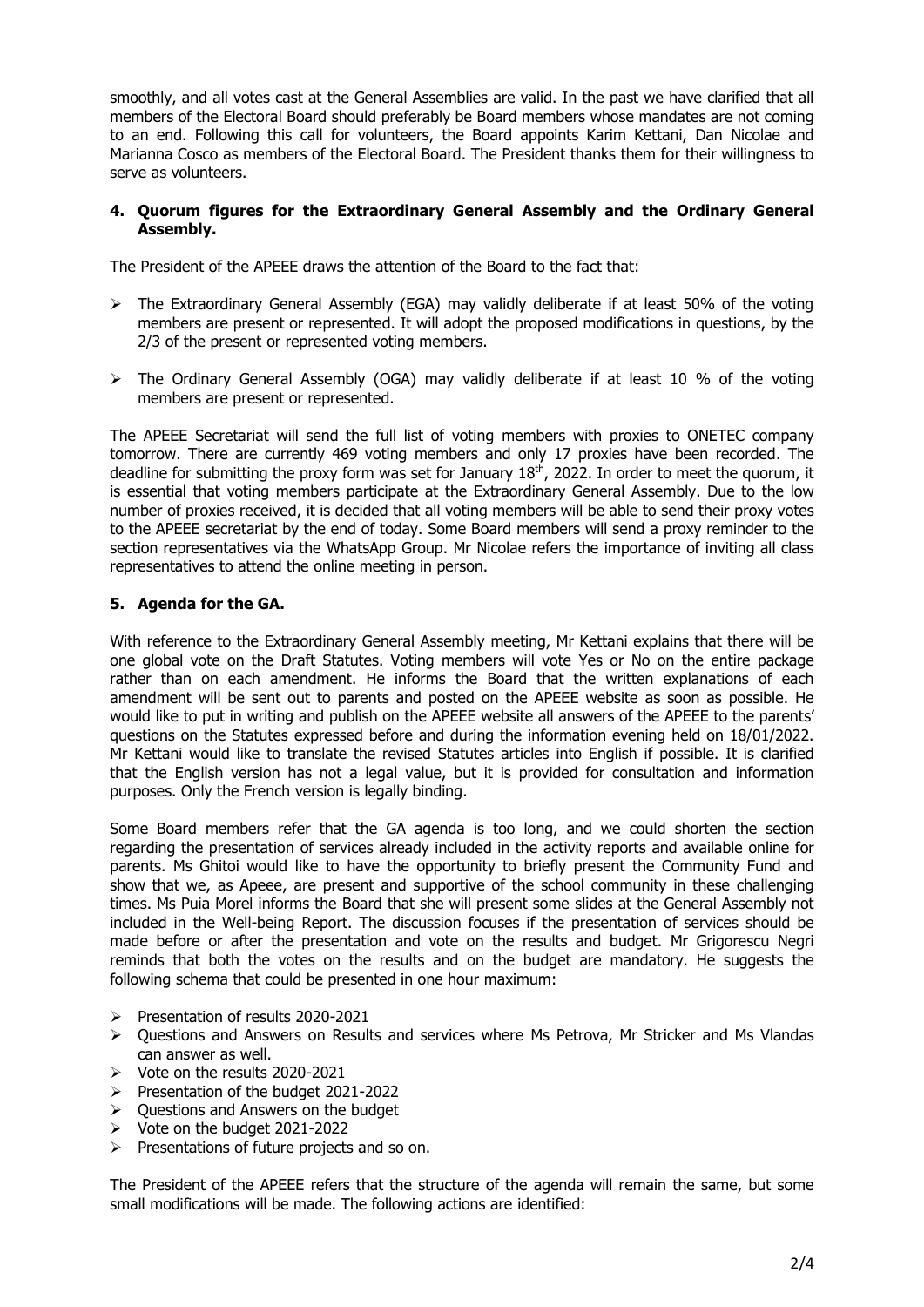| #                   | <b>Action</b>                                                                                                                                                                              | Owner                         | <b>Deadline</b> |
|---------------------|--------------------------------------------------------------------------------------------------------------------------------------------------------------------------------------------|-------------------------------|-----------------|
| 01 CA<br>20/01/2022 | To send the wording of the vote<br>on the results 2020-2021 and the<br>budget 2021-2022 to the<br>Communication officer. The text<br>will be communicated to the<br>online voting company. | Alexandre Grigorescu<br>Negri | This afternoon  |

| #                   | <b>Action</b>                                                               | Owner            | <b>Deadline</b> |
|---------------------|-----------------------------------------------------------------------------|------------------|-----------------|
| 02 CA<br>20/01/2022 | To send the revised version of the<br>GA agenda to the Board by e-<br>mail. | Kristin Dijkstra | <b>ASAP</b>     |

#### **6. Distribution of posts within the Board.**

Our parents' association is moving into a new phase with many experienced members' departing and many key positions remaining temporarily unfilled following the upcoming General Assembly.

The new Administrative Board will have to appoint a President, a Treasurer, a Board member in charge of the canteen and another parent to work together with Ms Buus as Interparents representative. In accordance with article 4.4 of the Interparents' Statutes, the Administrative Board of the APEEE of Brussels IV may appoint a parent of a pupil of the EEBIV as IP representative who will report to the Board. Ms Buus explains that that there are many duties and a lot of work at the Interparents level and there are not enough people to cover all matters, and this is also happening at local level too. Ms Vlandas reminds that many Board members had no specific responsibilities this year. She encourages everyone to have a look at the list of Board functions and see where they could best fit in because if we do not get everyone involved as a Board, we won't be able to do a good job.

Ms Koidu explains that a lot of parents, in particular the newcomers, have no idea what the APEEE does. They know about services, but they do not know the difference between what the APEEE Board does and what the APEEE hired people do. Before people put themselves for a Board or a Working Group it is important to explain in a simple way what it has to be done and how much time you need to invest. Ms Vlandas adds that it is our role as Board members to reach out to other parents, explain what we are doing and try to find people who are willing to help and to put forward their applications.

According to the current APEEE Statutes, article 11.1, at the first meeting after the General Assembly, the Administrative Board shall elect and revoke from among its members the Executive Committee, which will consist of a minimum of six and a maximum of eight members. The President of the APEEE outlines that every new board member has the right to put himself/herself forward for any position at the first meeting following the General Assembly.

It is clarified, article 11.2 of the APEEE Statutes, that the President, the Board Secretary and the Treasurer of the Association are members of the Executive Committee by right: Board members who are not normally members of the Executive Committee will be invited to participate when the area for which they are responsible is to be discussed.

It is a statutory obligation to have a President, a Board Secretary and a Treasurer. These functions should be assigned to separate people.